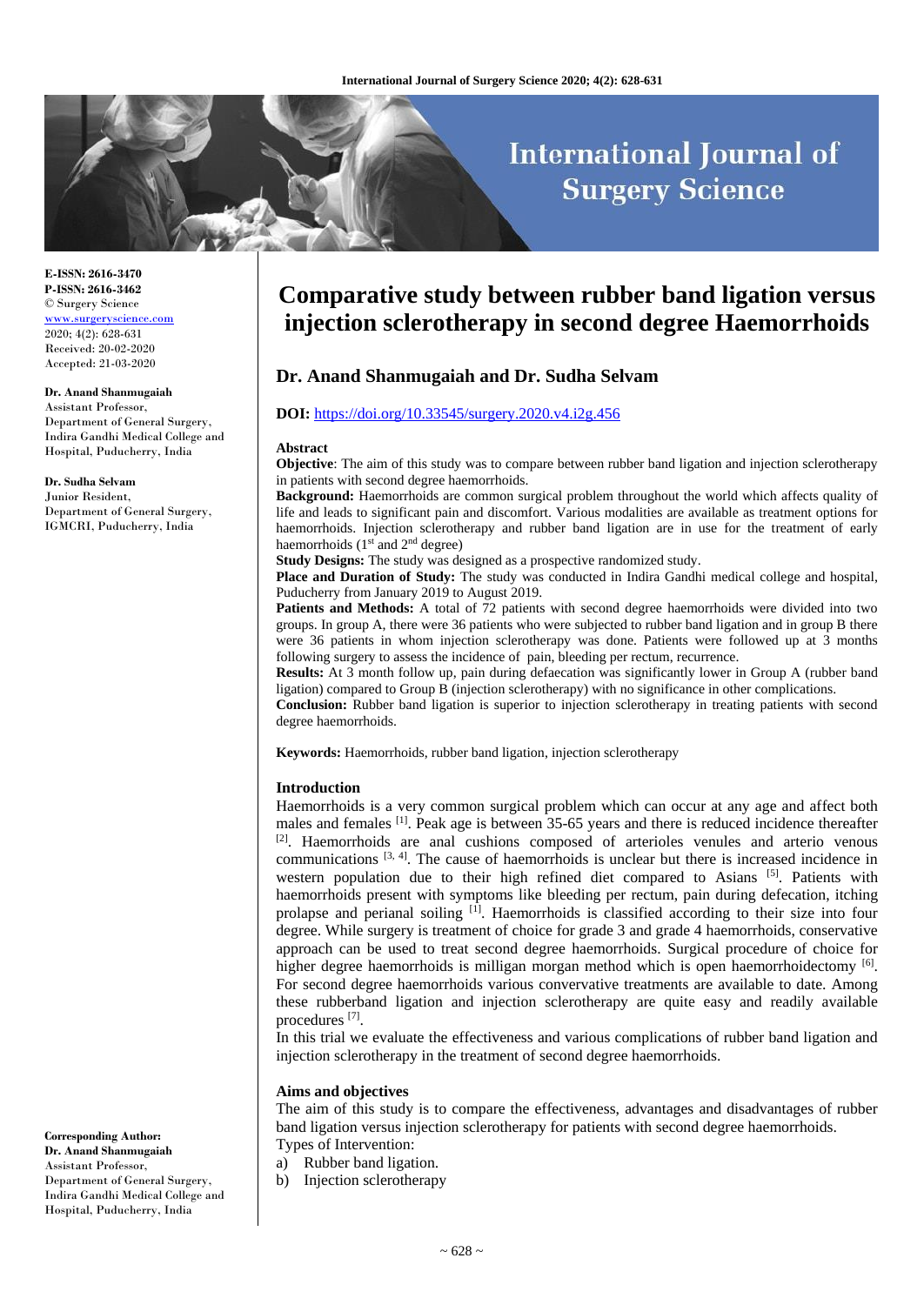## **Types of Outcome Measures**

- 1. Type of anesthesia
- 2. Post operative pain
- 3. Post operative bleeding per rectum
- 4. Post op retention of urine
- 5. Post op anal incontinence
- 6. Recurrence of haemorrhoids at 3 months
- 7. Cost of procedure.

#### **Materials and method:**

- 1. The Study was conducted in the Dept. of General Surgery Indira Gandhi Medical College and hospital, Pondicherry from January 2019 to august 2019
- 2. Patients will be selected from those admitted to Department of General Surgery, Indira Gandhi medical college and hospitals for second degree haemorrhoids.

## **Inclusion Criteria**

- a) Patients of any age and sex.
- b) Patients with second degree haemorrhoids.
- c) Patient willing to give informed consent.

## **Exclusion Criteria**

- a) Patients with external haemorrhoids
- b) Infected internal haemorrhoids
- c) Internal haemorrhoids with thrombus
- d) Associated perianal fistula fissure.

#### **Sample Size**

Number of patients to be studied are 72

Statistical Analysis of my study will be by standard- 't' test, chisquare method.

## **Methodology**

Total of 72 patients admitted to our hospital with second degree haemorrhoids according to Nivatvongs' classification [8] were exclusively studied in this prospective study. They were divided into Group A (36) who underwent rubberband ligation and Group B (36) who underwent injection sclerotherapy based on odd and even admissions. Patient charcteristics, anaethesia, complications encountered, outcome and followup were studied in detail. Data collected will be subjected to compare between the above mentioned two techniques.

**Preoperative Preparation:** All patients were immunised against tetanus toxoid on admission. All patients in both group were given saline enema on the evening before the day of surgery and early morning on the day of surgery. Entire bowel preparation was not done in both groups.

**Anaesthesia:** Local anaethesia was given for patients in both groups. No sedation was used in either group.

## **Operative Procedure**

**Rubber band ligation:** After the patient been put in Sims position, anoscope was introduced and the haemorrhoidal tissue visualized. With a disposable suction haemorrhoidal ligator, two rubber bands were applied at the level of vascular pedicle. This

procedure was repeated for all quadrants and the anoscope was withdrawn once the rings were in position.

**Injection sclerotherapy:** After patient been put in Sims position, anoscope was introduced and the haemorrhoidal tissue visualized. With use of Gabriel syringe, the sclerosant ATLA (aluminium potassium sulphate and tannic acid) was injected submucosally into each pile site [9].

All patients were discharged after the procedure (day care surgery). Patients in each group were followed up at 1, 4 and 12 weeks after the procedure for evaluation of occurance of symptoms like bleeding, pain, itching. Assessment of post operative pain was done by using a 10 cm VAS scale. A score of seven and above were considered significant post operative pain.

#### **Observation**

Seventy two patients with second degree haemorrhoids were taken up for study at the Indira Gandhi Medical College and Hospitals, puducherry during the period of January 2019 and August 2019. Those cases were admitted to the Department of Surgery and following were observed.

Below 25 years there were 3 males and 1 female, between 25 - 35 years there were 8 males and 5 females, between 35 - 45 years there were 31 males and 19 females, between age 45 to 55 there were 3 males and 2 females. In this study, the peak age incidence of haemorrhoids was between 35 - 45 years. Out of 72 cases under study 62% were males and 38% were females, incidence of 1.6: 1 (M:F) showing male predominance. Table 1 and graph 1 shows age and sex distribution among both groups.

**Table 1:** Age and Sex Distribution (original)

|               |     |       |    |       |    | Age in yrs Male Percentage Female Percentage Total Percentage |
|---------------|-----|-------|----|-------|----|---------------------------------------------------------------|
| $<$ 25 yrs    |     | 4.2%  |    | 1.3%  |    | 5.5%                                                          |
| $25-35$ yrs   |     | 11.1% |    | 6.9%  | 13 | 18.1%                                                         |
| $35-45$ yrs   | 31  | 43%   | 19 | 26.5% | 50 | 69.4%                                                         |
| $45 - 55$ yrs |     | 4.2%  |    | 2.8%  | 5  | 7%                                                            |
| Total         | 45. | 62.5% | 27 | 37.5% | 72 | 100%                                                          |



**Graph 1:** Age and sex distribution

Most of the patients presented with bleeding per rectum with mass per rectum (40). Other symptoms were bleeding with painful defaecation (28), bleeding with constipation (4). Table 2 and graph 2 shows mode of presentation.

**Table 2:** Mode of presentation (original)

| Svmptoms                                     | Number of patients | <b>Percentage</b> |
|----------------------------------------------|--------------------|-------------------|
| Bleeding per rectum with mass per rectum     |                    | 55.5%             |
| Bleeding per rectum with painful defaecation |                    | 38.9%             |
| Bleeding per rectum and constipation         |                    | 5.6%              |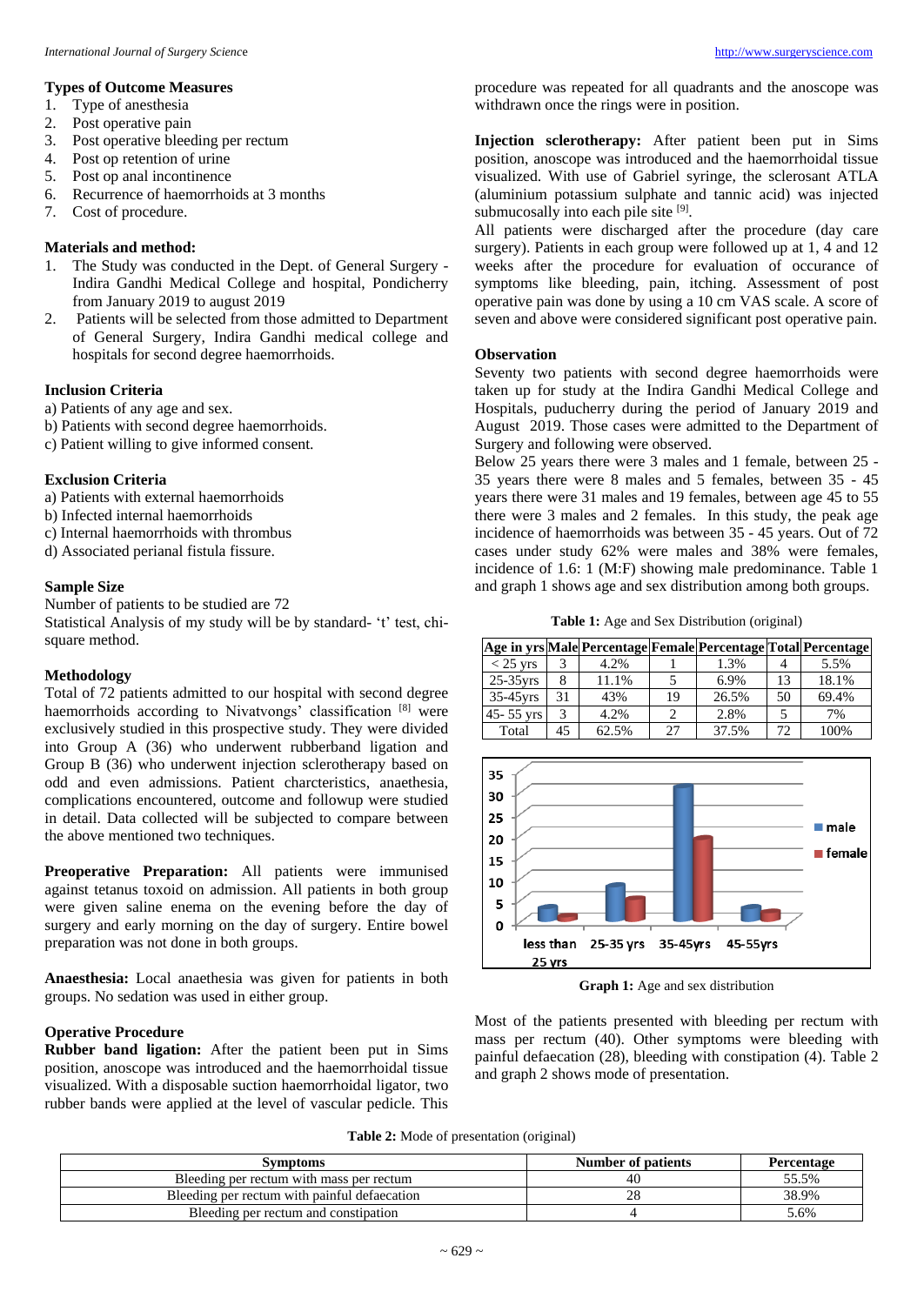

**Graph 2:** Mode of presentation:

72 patients were divided into two groups. Group A (36 pts) underwent Rubber band ligation and in patiemts in Group B (36 pts) injection sclerotherapy was given. Local anaesthesia was used in all 72 patients. operative time varied between15 to 20

min. Patients were discharged after the procedure and were followed up at 1 week, 4 weeks and 12 weeks post procedure. At 12 weeks follow up, five parameters were compared. These are pain during defecation, bleeding per rectum, urinary retention, anal incontinence and recurrence at 3 month post op. Pain was evaluated based on visual analogic scale (VAS) in cm with range of 0 -10. A score of 7 and more was considered significant. Significant pain at 12 weeks were observed in 5 patients in Group A as compared to 16 patients in group B. Bleeding per rectum was observed in 2 patients in Group A and 6 patients in Group B.Urinary retention was observed in 0 patients in Group A and 1 patient in Group B. Anal incontinence was not observed in any patient in either group. There was no recurrence in Group A as compared to 2 patients with recurrence in group B. Table 3 and graph 3 shows post operative complications at 3 month follow up in both groups.

|  | <b>Table 3:</b> Follow up at 12 weeks |
|--|---------------------------------------|
|--|---------------------------------------|

| <b>Parameters</b>      | Group A $(n=36)$<br><b>Rubber band ligation</b> | Group B $(n=36)$<br><b>Injection sclerotherapy</b> | <b>P</b> value      |
|------------------------|-------------------------------------------------|----------------------------------------------------|---------------------|
| Pain during defecation |                                                 |                                                    | 0.004 (Significant) |
| Bleeding per rectum    |                                                 |                                                    |                     |
| Urinary retention      |                                                 |                                                    | 0.98                |
| Anal incontinence      |                                                 |                                                    |                     |
| Recurrence at 12 weeks |                                                 |                                                    | 0.56                |



**Graph 3:** Follow up at 12 weeks

The total cost for rubber band ligation in Group A was around 800 rupees and in group B it was around 1200 rupees who underwent injection sclerotherapy.

#### **Discussion**

In our study, we have conducted a randomised controlled trial in Department of General Surgery, IGMCRI, Puducherry from January 2019 to august 2019 among 72 patients with second degree haemorrhoids and have compared these two methods in terms of post operative pain, bleeding per rectum, urinary retention and recurrence at 12 weeks.

According to the observation based on table 1 and Graph 1, the peak age incidence of second degree haemorrhoids was observed between 35 - 45 years. A total of 45 males and 27 females were considered for study and the male-to-female ratio in this study is 1.6:1. In the study conducted by jehan *et al* peak age of haemorrhoids was  $3<sup>rd</sup>$  to  $4<sup>th</sup>$  decade  $[10]$ . In the study conducted by Mohan *et al* showed higher incidence of haemorrhoids in male [11].

All the 72 patients underwent either procedure under local

anaesthesia in our Institution.

In our present study the most common presenting symptom was bleeding per rectum with mass per rectum (55.5%) followed by pain during defaecation. In the study conducted by Steinberg *et al*, bleeding per rectum was the main presenting complaint in patients with haemorrhoids [12].

In our study, at 12 week follow up patients in Group A (rubber band ligation) had significantly lower incidence of pain compared to patients in Group B (injection sclerotherapy). There was no significant difference between two groups in other complications like bleeding per rectum, anal urinary retention and recurrence at 12 weeks follow up. In a meta analysis conducted by MacRae *et al* concluded that injection sclerotherapy was less effective than rubber band ligation [13]. In another study by Bayer *et al*,it was reported that rubber band ligation is more effective than other treatment methods [14].

#### **Summary**

72 cases of second degree of haemorrhoids were subjected to either Rubber band ligation or Injection sclerotherapy at